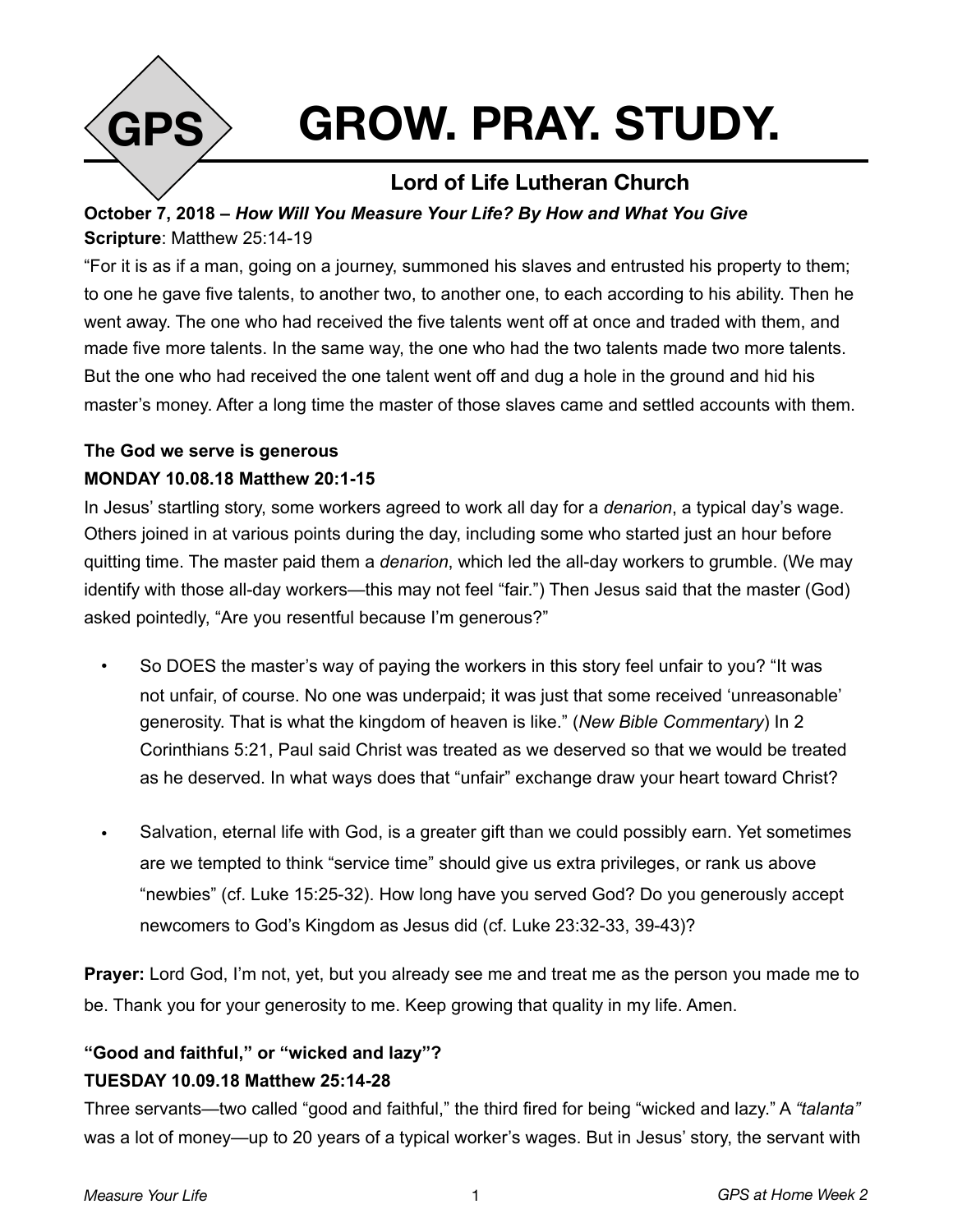two *talantas* was as faithful as the one with five. Jesus said our faithfulness to God shows in our willingness to use whatever resources of energy, time, skills, money or other assets God gives us to bless others and build God's kingdom.

- What resources has God placed in your life? How are you using those resources to serve the Kingdom of God and bless others? Are there any resources you have "buried in a hole in the ground," so to speak? If so, how can you begin to use them actively for God's purposes?
- The apostle Paul wrote that "it is required that those who have been given a trust must prove faithful" (1 Corinthians 4:2). To the Galatians, he wrote that living selfishly destroys our freedom, and that serving each other in love is the divine antidote for selfishness (cf. Galatians 5:13-14). In what ways have you seen the Spirit work through your commitments to God and others to grow the fruit of generosity in you?

**Prayer:** Lord Jesus, I want to be a good and faithful servant—but, I admit, sometimes I'd also like to keep the resources you entrust to me all for myself. Teach me daily more about what it means for me to be good and faithful. Amen.

#### **Being God's people means being generous WEDNESDAY 10.10.18 Deuteronomy 15:7-11, Proverbs 11:23-28**

In defending Mary, who generously anointed his feet with costly perfume before his death and burial, Jesus quoted Deuteronomy 15:11 (cf. John 12:4-8). His words have at times been misused to justify an uncaring spirit toward the poor—an impossible meaning, when we read their full setting in Deuteronomy 15. The sages who compiled the Proverbs closely linked generosity with righteousness, praising those who trust in God's values and share generously with people in need.

- Following God means valuing and admiring God's qualities, and wanting to have them yourself (cf. Matthew 5:48). When we serve a generous God, it makes sense that we will want to grow in our own practice of generosity. Have you ever felt (in the words of Deuteronomy 15) "hard-hearted" or "tight fisted" toward poor people, and "resented" giving to help them? In what ways is God helping you feel better about "opening your hand generously" to "the needy among you"?
- Israel's Proverbs were descriptions of how life usually works, not promises that God will always force things to happen in a certain way. To which traits did this set of proverbs assign the highest value? The lowest value? Which parts of these proverbs will come true in eternity, even if they don't always happen in this world? How closely do the values you live by each day fit with the values Israel's sages taught?

**Prayer:** Lord God, help me trust you enough that I am able to "refresh others" from an overflowing heart, and to thrive more and more each day in the sunlight of your inexhaustible love. Amen.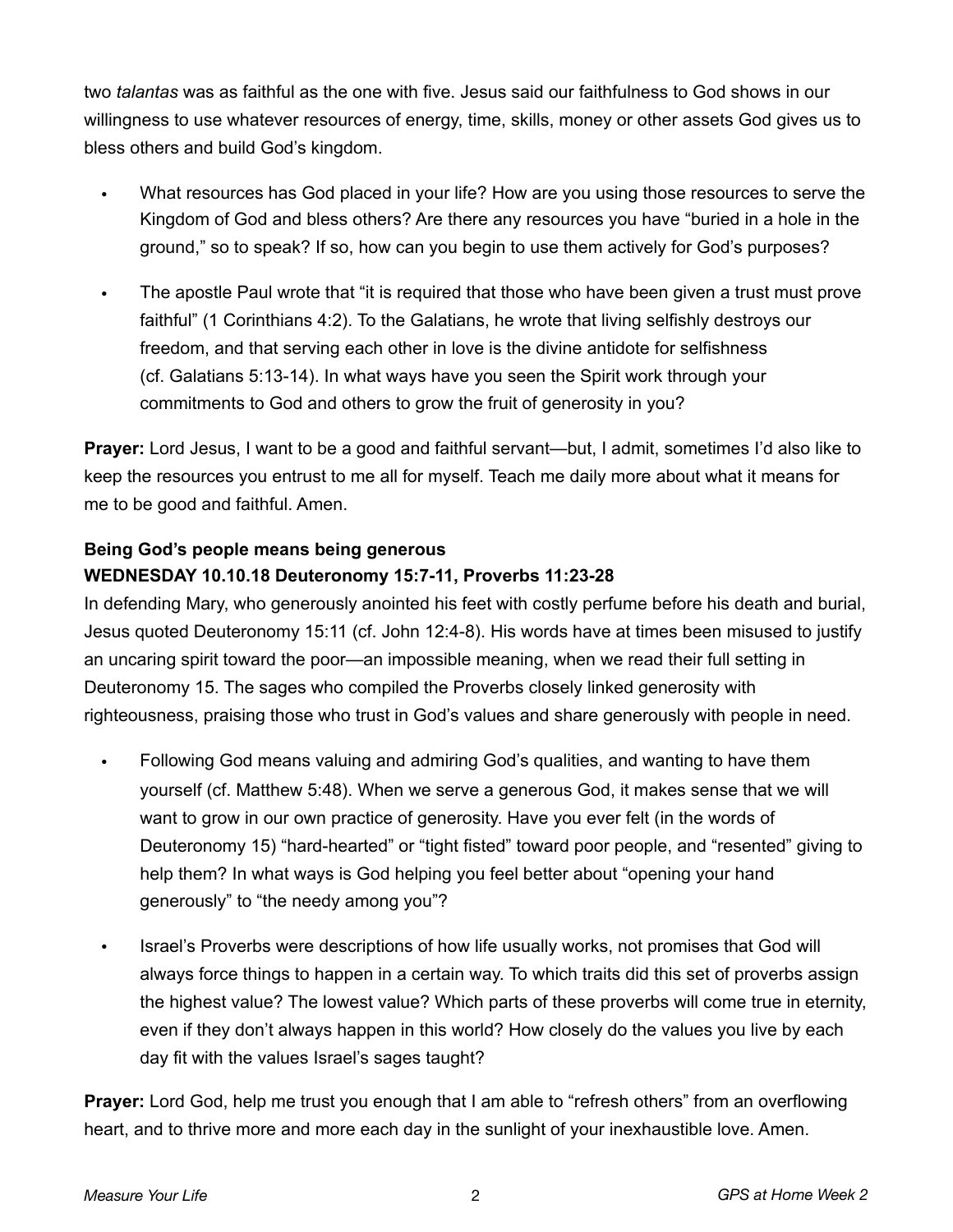## **"You cannot serve God and wealth" THURSDAY 10.11.18 Luke 16:10-15**

Israel in Jesus' day (like most countries today) had a few extremely rich people, and lots who were very poor. Jesus' message in today's reading was clear, and it was controversial. Jesus challenged the values of the religious leaders who were among the rich, saying it is impossible to serve God and wealth. Those who saw all their wealth as a sign of God's favor sneered. Jesus replied, "What is highly valued by people is deeply offensive to God."

- Scholar N.T. Wright wrote of this passage, "Money is not a possession, it's a trust: God entrusts property to people and expects it to be used to his glory and the welfare of his children, not for private glory or glamour." *The Message* said the religious leaders thought Jesus was "hopelessly out of touch." Does Jesus' teaching about worldly wealth and true riches seem "out of touch" to you? Does it challenge you? Does it inspire you?
- Jesus didn't say we "shouldn't" serve both God and money; he said we "cannot" do that. Our hearts can only have one ultimate master. The Greek word translated "money" meant all types of material goods. When you face ethical choices or career decisions, what determines your course: God's values, or the material and social payoffs you expect?

**Prayer:** Heavenly Master, your greatest blessing in my life is not my bank account, home or car. It is your eternal love for me. Help me to grow in my willingness to use all my other resources to bless others. Amen.

## **"One's life isn't determined by one's possessions"**

#### **FRIDAY 10.12.18 Luke 12:13-21**

Jesus stated a basic principle of his kingdom in verse 15: "One's life isn't determined by one's possessions." He followed up with a parable. It was a simple story – a rich man, reaping a large crop, thought of nothing but how to keep it all, adding it to his already abundant supply. Absorbed with earthly wealth, he forgot that, when life ended, none of it would be of any use to him. Jesus knew better, and urged his hearers to become "rich toward God."

- Scholar William Barclay said this rich farmer made two crucial errors. First, "he never saw beyond this world." For a Christian, mortality is no longer something to fear (cf. Hebrews 2:14-15)—but it is a reality to take seriously. In what ways are you planning and living for the time when this world's material possessions will no longer matter?
- The farmer's second error, Barclay said, was that "he never saw beyond himself." In contrast, he cited Methodism's founder John Wesley: "At Oxford he had an income of 30 British